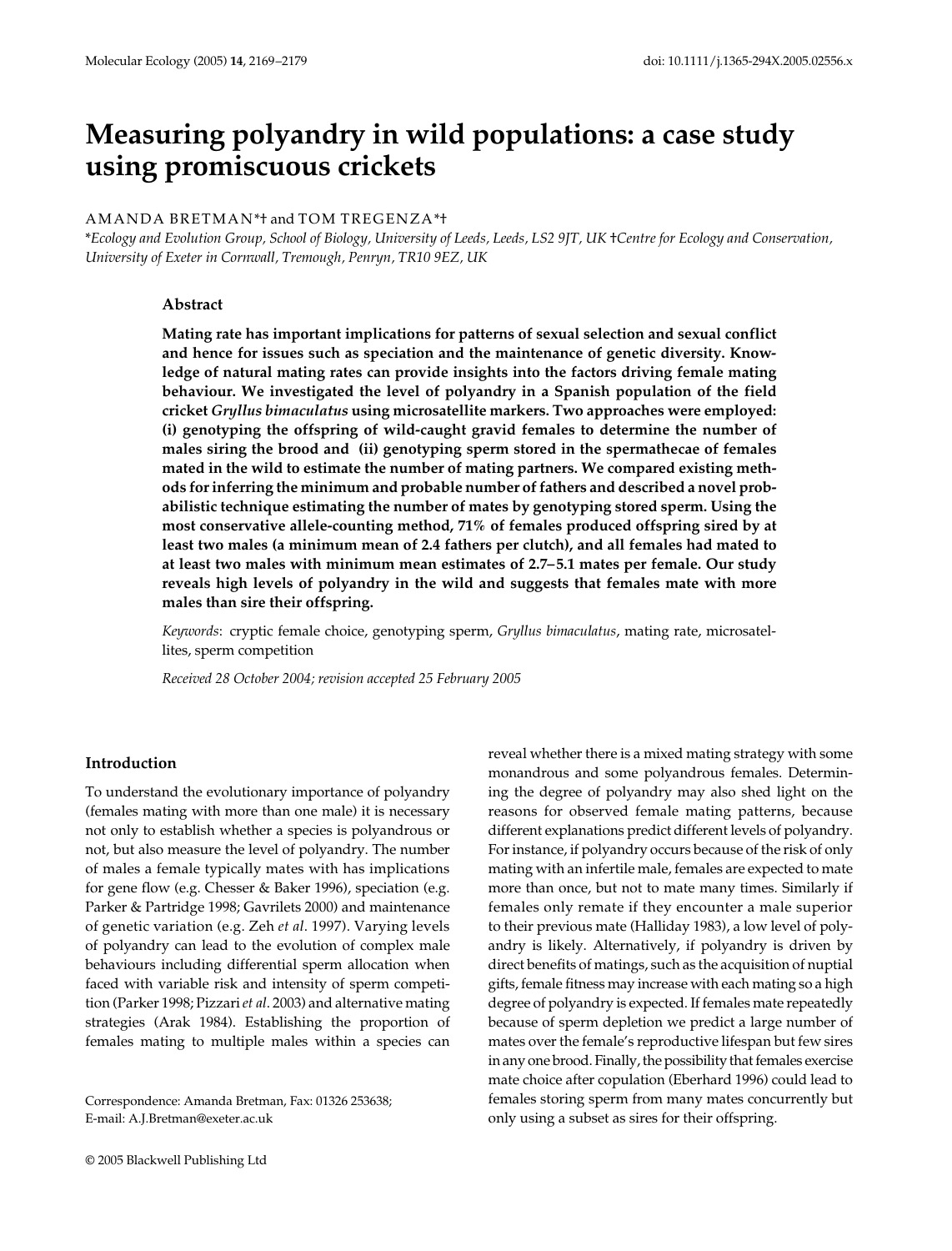A further reason to estimate mating rates in the wild is to assess whether experimental designs reflect what happens in nature. Laboratory experiments impose different conditions on the species of interest, but to be relevant they must to some extent represent the study organism's natural behaviour. For example, in the laboratory female *Gryllus bimaculatus* (De Geer) crickets will readily mate with almost any male they encounter. However, in the laboratory the female does not have to spend time looking for mates, is perhaps not given the opportunity to choose and, depending on the experimental mating arena, cannot move away from the male. This does not imply that females do not or cannot refuse to mate in the laboratory, but refusal is rare. In their study of inbreeding depression in *G. bimaculatus*, Tregenza & Wedell (2002) found only 5 out of 114 females that refused to mate. With the cost of mate searching altered and the removal of choice, females may mate more frequently in the laboratory than they would in the wild. When performing experiments, do we use realistic parameter ranges? For example, in Tregenza & Wedell's (1998) study of the benefits of polyandry, one group of females were mated with four males; is this fewer or more males than females would normally mate with in the wild?

Assessing degree of polyandry by directly observing mating in the field is often challenging, particularly for species such as *G. bimaculatus*that are small, nocturnal, and mate in burrows. Even behavioural studies of mating in more easily observed species have been found to be unreliable. Until recently over 90% of bird species were thought to be monogamous (Birkhead 1987), yet the use of genetic techniques to assign paternity has revealed that nearly 60% are polyandrous (Petrie *et al*. 1998). There are now numerous studies of multiple paternity in birds (150 studies are reviewed by Griffith *et al*. 2002), usually from populations where most breeders are sampled and aiming to assign paternity to particular individuals. Studies of invertebrates present different challenges and opportunities. Larger brood sizes increase the upper limit for multiple paternity. Also, species that store sperm (most insects) can be used to compare estimates of number of mates with number of sires. For some invertebrate species female mating rate can be assessed directly, for example in some Lepidoptera remnants of each spermatophore remain within the female reproductive tract throughout her lifetime (Drummond 1984). This method has been used to show variation in degree of polyandry within species (Wedell *et al*. 2002), between populations (Wiklund & Forsberg 1991) and between species (Gage 1994). However, whilst this is a direct measure of number of copulations, each spermatophore does not necessarily equate to a different mate.

A number of molecular methods have been used to assess multiple paternity in the wild: allozymes (Allen *et al*. 1994; Gregory & Howard 1996), karyotyping (Lopez-Leon *et al*. 1995), and more recently microsatellites. The former methods are less informative because of the low power with which they can identify different genotypes. Imhof *et al*. (1998) report that their analysis of multiple paternity in *Drosophila melanogaster* using microsatellites suggests a higher level of multiple paternity than earlier studies in the same species. The level of polyandry in their study was 100% (although the sample size was only 4) compared with 50% in the allozyme study (Ochando *et al*. 1996), though this study had a much larger sample size (92–419, depending on the locus).

Three separate issues are involved when measuring degree of polyandry: what proportion of females mate multiply, how many fathers typically contribute to a brood of offspring and how many males do females mate with. Previous studies of polyandry in insects tend to address one or the other of these issues. The approach typically used is that of genotyping offspring (Allen *et al*. 1994; Lopez-Leon *et al*. 1995; Gregory & Howard 1996; Zeh *et al*. 1997; Boomsma & Van der Have 1998; Harshman & Clark 1998; Imhof *et al*. 1998; Boomsma *et al*. 1999; Bonizzoni *et al*. 2002; Sumner *et al*. 2004), which can reveal the number of males siring a brood but not necessarily the number of males a female mated with. A growing number of studies have genotyped stored sperm to assess the number of mates (Peters *et al*. 1995; Goodnight *et al*. 1996; Gertsch & Fjerdingstad 1997; Chapuisat 1998; Haberl & Tautz 1998; Krieger & Keller 2000; Hammond *et al*. 2001; Fernandez-Escudero *et al*. 2002; Tripet *et al*. 2003), but comparsion of this estimate with the number of sires has only been made in species in which males are haploid and hence show essentially no genetic variation within an ejaculate (Chapuisat 1998; Haberl & Tautz 1998; Hammond *et al*. 2001; Fernandez-Escudero *et al*. 2002). Previous studies have estimated a minimum number of fathers (Zeh *et al*. 1997; Boomsma & Van der Have 1998; Chapuisat 1998; Imhof *et al*. 1998; Boomsma *et al*. 1999; Bonizzoni *et al*. 2002), but only in haplo-diploid insects have population allele frequencies or offspring relatedness been used to infer the probable number of fathers (Boomsma & Van der Have 1998; Chapuisat 1998; Boomsma *et al*. 1999; Fernandez-Escudero *et al*. 2002).

In this study, we use two strategies to measure degree of polyandry in field crickets, and propose a methodology that may be employed in other animals. We genotype offspring of wild-caught gravid females to estimate how many males typically sire the offspring and additionally genotype stored sperm from different but simultaneously captured females to estimate the number of males with whom they have mated. Using both methods goes some way to distinguishing between number of fathers and number of mates, though is limited because sperm from each male may not ultimately be stored by the female. We also compare different methods for inferring number of fathers and mates, both minimum numbers by counting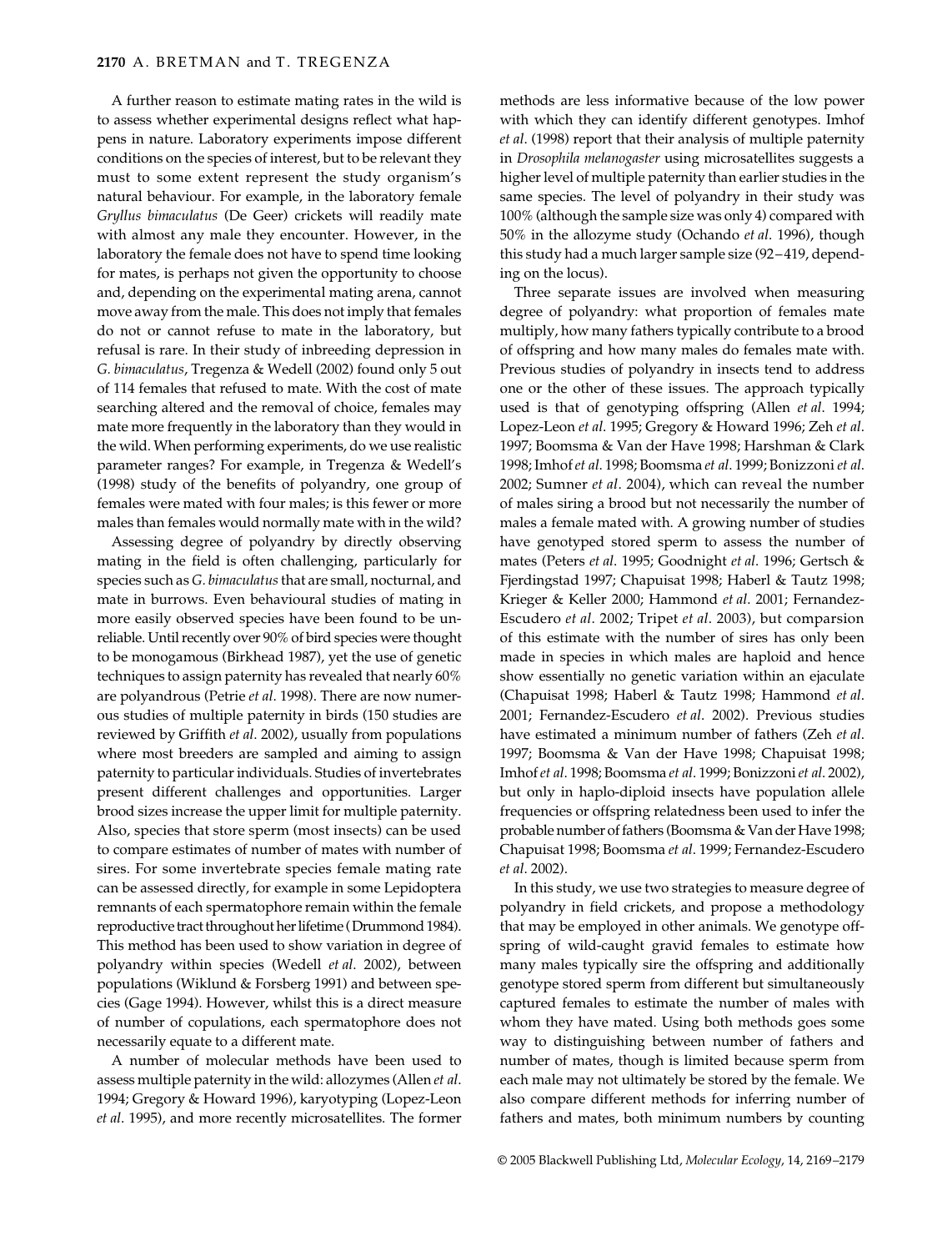| Locus  | $T_{\alpha}$ (°C) | MgCl <sub>2</sub> (mM) | <b>BSA</b> | <b>DMSO</b> | Dilution | Dilution (sperm) |  |
|--------|-------------------|------------------------|------------|-------------|----------|------------------|--|
| Gbim04 | 65                | 1.5                    | $\,^+$     | $^{+}$      | 1:15     |                  |  |
| Gbim06 | 57                | 1.0                    | $\,^+$     |             | 1:10     |                  |  |
| Gbim09 | 62                | 1.5                    | $^{+}$     |             | 1:8      | 1:4              |  |
| Gbim11 | 65                | 1.5                    | $^{+}$     |             | 1:6      |                  |  |
| Gbim14 | 57                | 1.5                    | $^{+}$     |             | 1:3      | 1:2              |  |
| Gbim15 | 65                | 1.0                    |            | $^{+}$      | 1:20     | 1:10             |  |
|        |                   |                        |            |             |          |                  |  |

**Table 1** PCR conditions and product dilutions

 $T_{\alpha}$ , annealing temperature; BSA, addition of 1 µL 0.5% bovine serum albumin (BSA: Sigma); DMSO, addition of 1 µL 1% dimethyl sulphoxide (DMSO: Sigma); dilution, dilution factor of PCR product.

nonmaternal alleles and methods using population allele frequencies to determine the probable number of fathers and mates. We describe a straightforward new approach to assessing the probable number of males contributing to an allele array in stored sperm.

## **Materials and methods**

# *Field collection*

Crickets were collected in October 2002 from an area 1 km west of Colinas, near Seville, southern Spain. In total 31 males and 35 females were caught and genotyped at six loci, in order to calculate population allele frequencies. Seven females were kept alive and allowed to lay eggs in the laboratory. DNA was extracted from 16 nymphs from each female. A further 24 females were preserved in alcohol so that sperm from their spermathecae could be extracted later. In the laboratory, crickets were kept at 29 °C and given free access to food and water. Moist cotton wool was provided as egg laying substrate. Nymphs were collected 24–48 h after hatching and immediately frozen at −20 °C until DNA extraction.

## *Microsatellite genotyping*

Microsatellite analysis was carried out using loci described by Dawson *et al*. (2003). DNA was extracted from adult hind leg muscles and whole nymphs using a salting-out method (Strassmann *et al*. 1999). Pellets were eluted in 30 µL ddH<sub>2</sub>O at 4 °C, then run on agarose gels (2 µL DNA in 5 µL 1% orange G, all loaded). Amount of DNA was estimated and dilutions made to approximately 10 ng/µL. Each 10-µL polymerase chain reaction (PCR) contained 0.1–10 ng of genomic DNA, 1 µm of each primer, 0.2 mm of each dNTP and 0.25 unit *Taq* DNA polymerase (ThermoprimePlus, ABGene) in the manufacturer's buffer (final concentrations 20 mm (NH<sub>4</sub>)<sub>2</sub>SO<sub>4</sub>, 75 mm Tris-HCl pH 9.0,  $0.01\%$  (w/v) Tween), including  $0.6-1.5$  mm MgCl<sub>2</sub> (see Table 1). PCR amplification was improved by the addition of 0.5% bovine serum albumin, fraction V (BSA: Sigma) and 1% dimethyl sulphoxide (DMSO: Sigma) (see Table 1), and by reducing the amount of template DNA to 1.0 ng or 0.1 ng. PCR amplification was performed in a Hybaid Touchdown thermal cycler (Thermo Hybaid). The reaction profile was 94 °C for 2 min, then 94 °C for 1 min, *T*<sup>a</sup> °C for 30 s, 72 °C for 30 s for 5 cycles, then 94 °C for 30 s,  $T_a$  °C for 30 s, 72 °C for 30 s for 30 cycles, then 72 °C for 3 min, where  $T_a$  is the annealing temperature and can be found in Table 1.

PCR products were diluted and multiplexed into two sets: set A *Gbim04*, *Gbim06*, *Gbim11* and *Gbim14*, set B *Gbim09* and *Gbim15*. The size ranges of the loci did not allow all loci to be multiplexed together. Dilutions are shown in Table 1. Gels were run on an ABI Prism 377 Sequencer and analysed using genescan 3.1.2 and genotyper (Applera PerkinElmer). Failures were re-run with increased MgCl<sub>2</sub> and a 2  $\rm{^{\circ}C}$  lower annealing temperature. If the reaction still failed, more dilute  $(1 \text{ ng}/\mu\text{L})$  and neat DNA extractions were run.

Sperm were extracted from the spermathecae using the method described by Tripet *et al*. (2003). DNA was extracted using a modified version of the Chelex extraction of DNA from sperm (Walsh *et al*. 1991). The whole female was rehydrated in ddH<sub>2</sub>O overnight (approximately 16 h). This made finding and removing the spermatheca easier, and allowed the sperm to be removed from the spermatheca. The sperm coagulates in ethanol and, when rehydrated remains as a ball which can be removed from the spermatheca. However, if rehydrated for too long the sperm will not remain in a ball (Tripet *et al*. 2003). Sperm was digested in 200  $\mu$ L 5% Chelex with 4  $\mu$ L proteinase K and 7  $\mu$ L 1 M dithiolreitol (DTT) at 56 °C for 1–2 h or overnight at 37 °C. Samples were then vortexed for 30 s, centrifuged for 20 s and boiled for 8 min. They were centrifuged for 5 min and the supernatant transferred to a new tube. DNA was precipitated in 500 µL 100% EtOH overnight at −20 °C, then centrifuged for 5 min, the ethanol removed and washed in 70% EtOH. Pellets were dried and eluted in  $10 \mu L$  ddH<sub>2</sub>O. As the amount of DNA extracted was inevitably small, extractions were not run on agarose gels to estimate the amount present.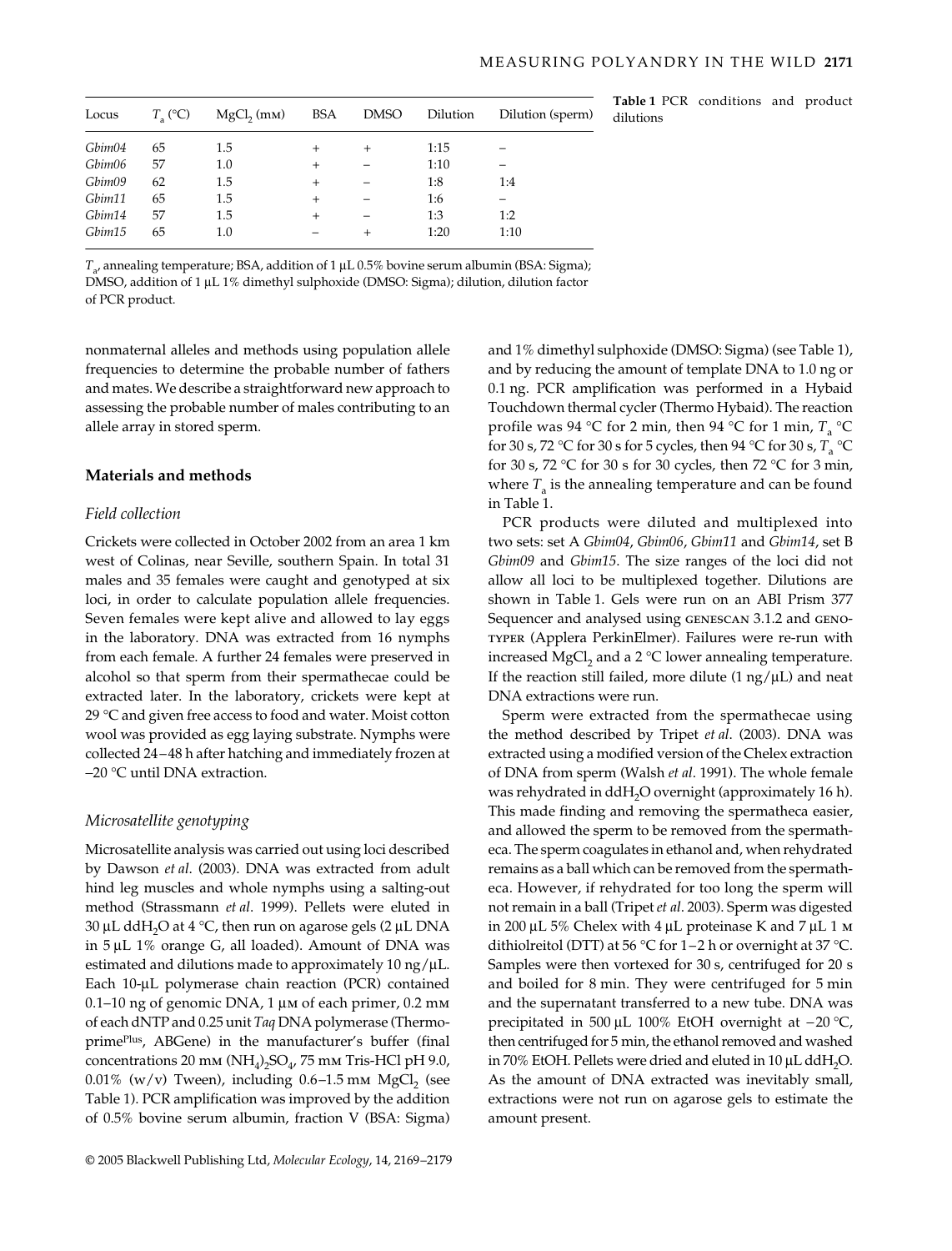Sperm extractions were run eight times each with three loci (*Gbim09*, *Gbim14*, *Gbim15*), four times under ordinary conditions with a 1:5 dilution of the extraction, and four times with neat DNA under less stringent conditions (increased MgCl<sub>2</sub> and a 2  $\degree$ C lower annealing temperature). Products were not multiplexed, to allow easier scoring, and the products were not diluted as much as for DNA samples from individual nymphs or adult muscle tissue (see Table 1).

## **Results**

## *Number of fathers*

In the genotypes of the offspring (16 offspring per female, seven females), maternal alleles were identified and disregarded, and the remaining alleles counted. Homozygotes were counted as having a father with the same allele as the mother. The number of alleles, from the locus with the most nonmaternal alleles, was divided by two (as each father could potentially donate two different alleles) to give an estimate of the number of fathers present. The number of fathers ranged between 1 and 4 with a mean of  $2.8 \pm 0.34$  (all means are given with their standard error).

Allele counting gives a simplistic and conservative estimate of the number of fathers. To calculate a more realistic estimate using the frequency of alleles in the population, two methods were applied. First, for each female, the mean relatedness of offspring was calculated using mer2 (Wang 2002). This program has low sensitivity to sampling error in estimation of allele frequencies compared with other estimators such as that of Queller & Goodnight (1989) (Blouin 2003). The mean offspring relatedness was then applied to the formula of Ross (1993)

$$
r_{s} = (r_{fs}) \cdot (1/M_e) + (r_{hs}) \cdot [(M_e - 1)/M_e]
$$
 (eqn 1)

where  $r_s$  is the mean relatedness of offspring,  $r_s$  is the mean relatedness of full siblings,  $r_{hs}$  is the mean relatedness of half siblings and  $M_e$  is the effective number of mates. For a diploid system,  $r_{fs} = 0.5$  and  $r_{hs} = 0.25$ . Hence the effective number of mates can be found from

$$
M_e = (0.5 - 0.25) / (r_s - 0.25)
$$
 (eqn 2)

By this method, mean effective number of mates across all seven broods is 2.03 fathers. After the removal of potentially spurious alleles (discussed later) this reduces to 1.79 fathers. This method assumes zero inbreeding, equal male mating rates and that all males contribute equally to paternity within a brood

The program parentage (Emery *et al*. 2001) was used to infer the probable number of fathers using population allele frequencies (available from www.maths.abdn.ac.uk/ ∼ijw). This program simulates the likely number of fathers for a given set of offspring using initial probabilities derived from what is already known about the parentage of the offspring and the population from which they are drawn. Each known mother's genotype is specified (though the program can deal with a range of possible mothers or unknown maternity) and the maternal alleles identified in the offspring. Initial probabilities are set for the number of possible fathers represented in the brood (in this case 1–16), the share of paternity between fathers and the population allele frequencies (in this study from the genotypes of 66 adults). The probability that two offspring share a father is then determined. This is applied across all offspring in the sample, such that further offspring either share the same father as previous offspring or add a new father, until the number of males contributing to the clutch is determined. This is repeated for a specified number of iterations (a sufficiently large number so that further iterations do not change the outcome) and the most likely number of fathers (the most commonly returned number of fathers) and the confidence in this estimate are determined.

Although in this instance it was impossible that the offspring had actually come from a female other than that assigned as the mother, the statistical properties of the model are improved if an initial probability of maternity share  $(\alpha)$  is set. Consequently we set the maternity share such that there was a very low probability that there was more than one mother (a gamma distribution with shape parameter 1 and mean 0.25). As 16 offspring were genotyped, potentially each could have a different father and hence the range of number of fathers was set as 1–16. A further parameter allows the share of paternity between males to be estimated (the paternity share β). This enables an allowance to be made for either strong first or last male sperm precedence, or for the possibility that the number of offspring sampled is not sufficiently larger than the number of potential fathers so be confident that all actual sires will be represented in the sample of offspring genotyped. There is a limit to the number of males a female can mate with, but the number of offspring sampled is low compared to the total number of offspring so that if indeed there were 16 sires of the brood, a sample of 16 offspring would make it unlikely that all fathers are sampled. Therefore, we set the paternity share using a probability distribution that meant that fewer fathers were more likely (a gamma distribution with shape parameter 1 and mean 0.005). Nevertheless, because we did not know how many fathers were likely to be found, the effect of changing the paternity share was tested. Runs where a higher number of fathers (a gamma distribution mean of 0.02) and a lower number of fathers (a gamma distribution mean of 0.002) were more likely were tried but did not change the outcome. As the results were robust to changes in paternity share, the initial distribution was used for all seven clutches.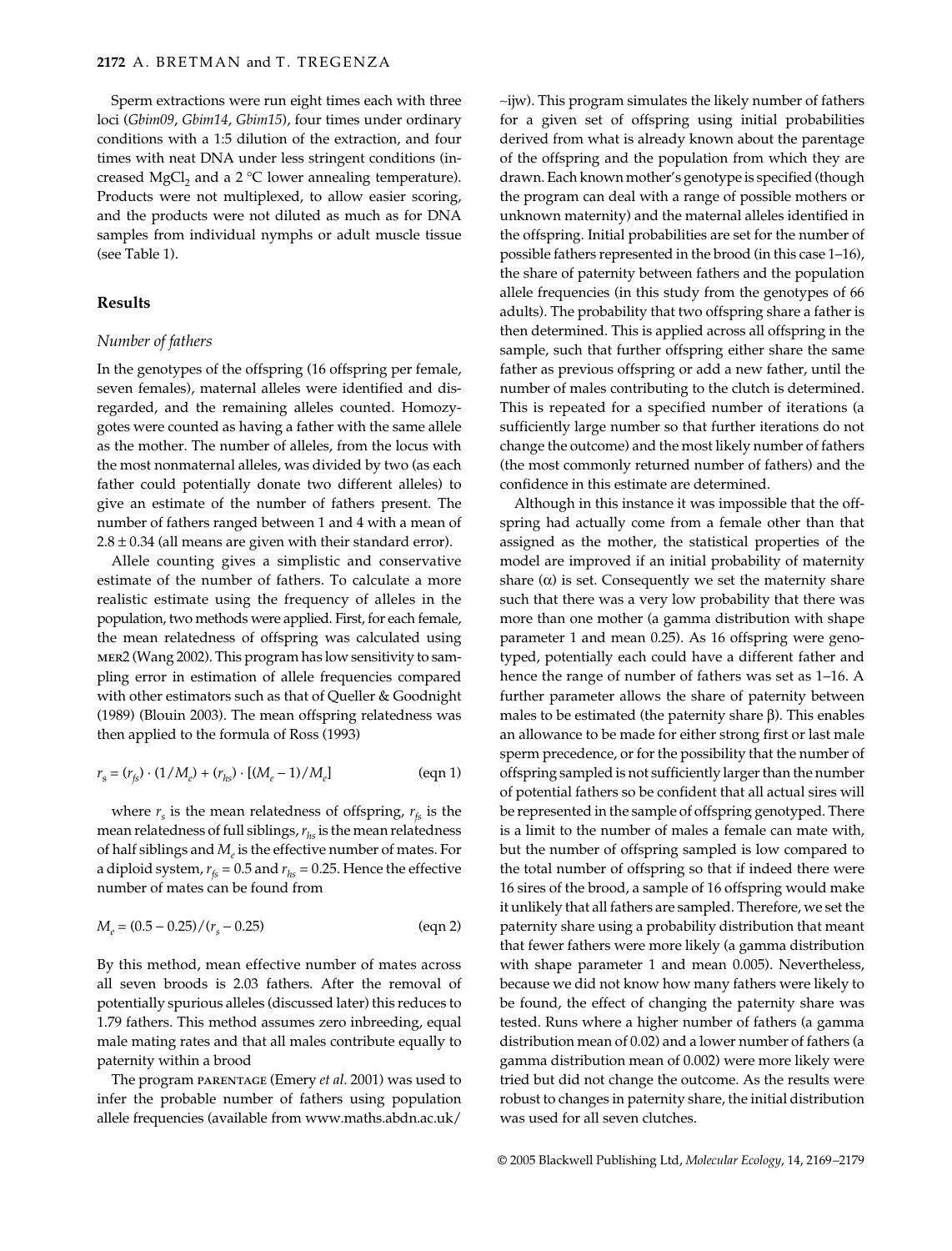| Female | Mean | SE    | Minimum | Maximum | Mode | $P$ (mode) $\dagger$ | Range <sup>+</sup> |
|--------|------|-------|---------|---------|------|----------------------|--------------------|
|        | 4.01 | 0.001 | 3       | 5       | 4    | 0.989                | 4                  |
| 2      | 8.29 | 0.012 | 6       | 11      | 8    | 0.434                | $7 - 10$           |
| 3      |      | 0.000 |         |         |      | 1.0                  |                    |
| 4      | 3.04 | 0.003 | 3       | 5       | 3    | 0.963                | 3                  |
| 5      |      | 0.00  |         |         |      | 1.0                  |                    |
| 6      | 3.83 | 0.006 | 2       | 5       | 4    | 0.808                | $3 - 4$            |
| 7      | 3.99 | 0.002 | 3       | 5       | 4    | 0.98                 | 4                  |

**Table 2** Summary of results for number of fathers inferred by parentage, after the removal of potentially spurious genotypes (details in text)

SE, standard error of the mean. †Observed proportion of samples with the modal number of fathers from 5000 simulations. ‡Range of number of fathers that includes at least 95% of simulations.

A mutation rate  $(\mu)$  was also set (a gamma distribution with a shape parameter of 2 and a mean 0.001), so that 95% of the mutation rates lie between 0.00014 and 0.0028 mutations per generation, which is in agreement with observed mutation rates for microsatellite markers (Weber & Wong 1993). The output highlights genotypes at which it is more likely that a mutation occurred in the individual offspring rather than adding a further father. In practice, a mutation probably indicates a miss scored band and it would be preferable to re-amplify the individual for that locus. Instead, where more than 50% of simulations resulted in a mutation, the genotype was removed and coded as missing data. This affected about 10% of the all the alleles scored (mean number of alleles per female across six  $loci = 21.14 \pm 3.43$ , mean number removed per female across six loci =  $2.39 \pm 0.52$ ). The allele-counting method was also repeated with the spurious bands removed, the mean number of fathers becoming 2.4  $(\pm 0.43)$ .

Runs for all seven clutches contained 5000 iterations (with a burn-in of 5000 iterations and a thinning interval of 400). Table 2 summarizes the results of parentage analysis for each clutch. The range of modal values is 1–8 fathers per clutch (mean  $3.8 \pm 0.90$  fathers per cutch). For six of the clutches, 95% of simulations result in one or two estimates of number of fathers. However, for the clutch with the greatest number of fathers (female 2, mode 8), the outcome is less certain and 7–10 fathers must be included to achieve 95% of simulations.

A further method for inferring the number of fathers was employed using the program GERUD (Jones 2001; executables for GERUD and GERUDSIM can be downloaded from www.biology.gatech.edu/professors/labsites/joneslab/ parentage.html). This is a more sophisticated approach than allele counting, as it uses multiple loci simultaneously, but does not use population allele frequencies or relatedness of offspring and so gives a minimum number of fathers rather than a probable number. The program removes maternal alleles from the offspring genotypes then simulates all possible paternal genotypes. It then calculates combinations of these genotypes that require the fewest individual males



**Fig. 1** Estimated number of fathers from the allele counting, gerud and parentage methods. For the allele count, the estimate is derived from the locus with the greatest number of nonmaternal alleles. For the gerud estimate only data from loci *Gbim06*, *Gbim14* and *Gbim15* have been used. The genotypes identified as potentially spurious by parentage have been removed from all estimates. The parentage estimate is the modal number of fathers from 5000 simulations (details in Table 2).

resulting in the observed offspring genotypes. As the problem of possible misscored alleles had been highlighted by parentage, these alleles were removed. However, because GERUD has no facility for dealing with missing data, this required the removal of individual offspring entirely (mean number of offspring per clutch =  $13.86 \pm 0.67$ ). As computing time required increases exponentially with number of loci, only data from the three most polymorphic loci were used. GERUD gives a range of 1–6 fathers per clutch (mean =  $3.14 \pm 0.67$ , Fig. 1). However, the estimate of 6 fathers for the clutch of female 2 must be treated with caution because this is the maximum number of fathers that gerup allows. The results of the three methods of allele counting, PARENTAGE and GERUD are presented in Fig. 1.

gerud's sister program, gerudsim (Jones 2001) allows the estimation of the power of a set of loci to detect multiple paternity for a given sample of offspring genotyped. We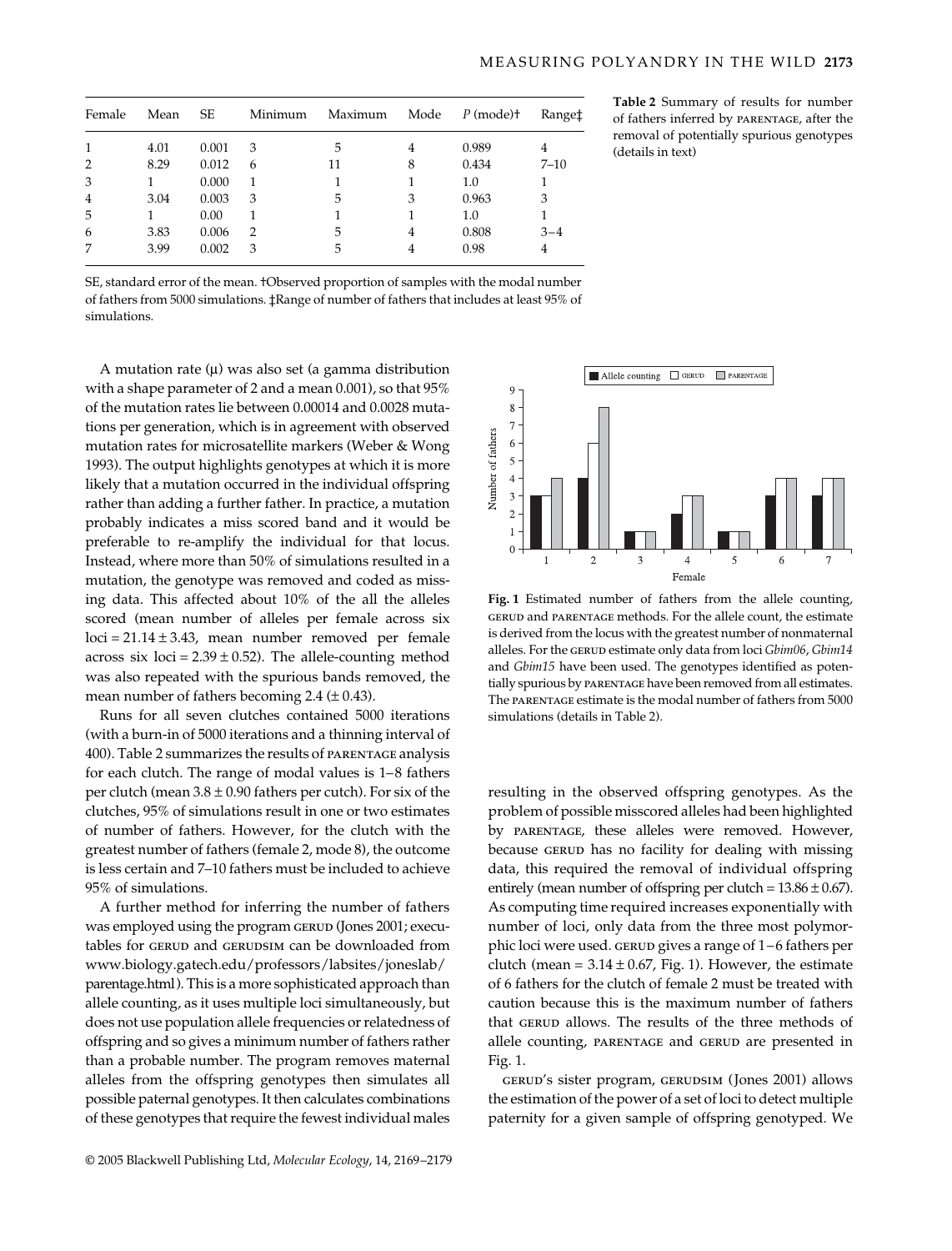## 2174 A. BRETMAN and T. TREGENZA

used this program to assess whether a female whose offspring actually had two fathers could have been mistakenly assigned only one father. Using the population allele frequencies GERUDSIM simulates sets of offspring genotypes, draws a sample of offspring and then estimates the number of sires contributing to the sample. The number of offspring in the subsample must be specified, as must the actual number of fathers as GERUD would. Only the three most polymorphic loci were used (as for GERUD above). Parameters were set as 16 offspring sampled (as in our methodology) and two sires equally contributing to the offspring as would be assumed if there is sperm mixing as suggested for *Gryllus bimaculatus* (see Simmons 1987a; Morrow & Gage 2001). In three independent runs of 5000 simulations two sires were detected in 100% of simulations. Hence, it is unlikely that multiple paternity was mistaken as single paternity.

#### *Number of mates*

Sperm samples were far more difficult to score than individual genotypes because of the number of alleles present. All bands with a microsatellite profile were scored. From this, three band scores were taken: (i) all alleles scored in at least one of the eight replicate reactions that we ran of the sperm sample from each female, (ii) the number of alleles that appeared in at least 50% of reactions, and (iii) of those that appeared in at least 50% of reactions, the number that appeared at least once without another band one repeat unit (2 bp) either side of them. Hence, there were three independent estimates of number of mates, from the three loci, and for each locus there were three band scores that had a low, moderate and high level of stringency. Again, the number of alleles was converted into number of mates by dividing by two. The mean number of mates at each locus for all three band scores are shown in Fig. 2. The minimum estimate from the high stringency band score comes from locus 2 with a mean of 1.9  $(\pm 0.18)$  mates, and the highest with the low stringency band score is locus 3 with a mean of  $4.5 (\pm 0.22)$ mates. Under the most conservative estimate all females have sperm from more than one male in their spermathecae, therefore 100% of females had mated with multiple males. Contamination by maternal DNA is unlikely because no array contained the female's alleles at all three loci.

As with the number of fathers, counting the number of alleles present gives a simplistic estimate of number of mates. Another estimate was made using the allele frequencies in the population to determine the probability of observing an array of alleles if a different number of males contributed to the sample. The probability of not observing an allele is

$$
P_{\text{(not)}} = [1 - f(a)]^t \tag{eqn 3}
$$



**Fig. 2** Mean (± 1 SE) number of mates as inferred from genotyping of sperm from the spermatheca, by dividing the number of alleles by two. There are three independent estimates from three loci (1) *Gbim09* (2) *Gbim14* and (3) *Gbim15*. As genotyping samples with many alleles is problematic, three estimates are made with low (all probable alleles), moderate (alleles that appeared in at least 50% of reactions, that is 4 out of 8 reactions), and high stringency [of those that appeared in 50% of reactions, the number that appeared at least once without a band one repeat unit (2 bp) either side].

where  $f(a)$  is the allele frequency and  $t$  is the number of trials, or attempts at observing the allele, which is twice the number of males sampled. Hence the probability of observing an allele is

$$
P_{\text{(obs)}} = 1 - P_{\text{(not)}}
$$
 (eqn 4)

The probability of obtaining the observed array of alleles is the product of the  $P_{(obs)}$  for alleles in the array and  $P_{(not)}$  for those alleles in the population that are not observed in the array. This figure was calculated for *t* = 2 to 70, representing 1 to 35 males (a number thought to be sufficiently high to exceed the maximum number of males a female could have mated with or could be detected). The number of trials with the highest probability indicates the most likely number of males represented in the array. This process was repeated for all three band-scoring methods at all three loci for all females. The mean number of mates for the most conservative band score is 3.0  $(\pm 0.18)$ , for the moderately conservative band score is 4.2  $(\pm 0.2)$ , and when including all probable bands is  $10.0 \ (\pm 0.83)$  (Fig. 3). This is derived from the most polymorphic locus estimate for each individual, which is not necessarily the same locus for all individuals.

#### *Comparison of number of fathers and number of mates*

The estimates of number of mates and number of fathers were compared, using allele counting from the locus indicating the greatest number of fathers or mates, which is not necessarily the same locus for each individual. As Fig. 4 illustrates, there is evidence that females mate with more males than father their offspring. There is no significant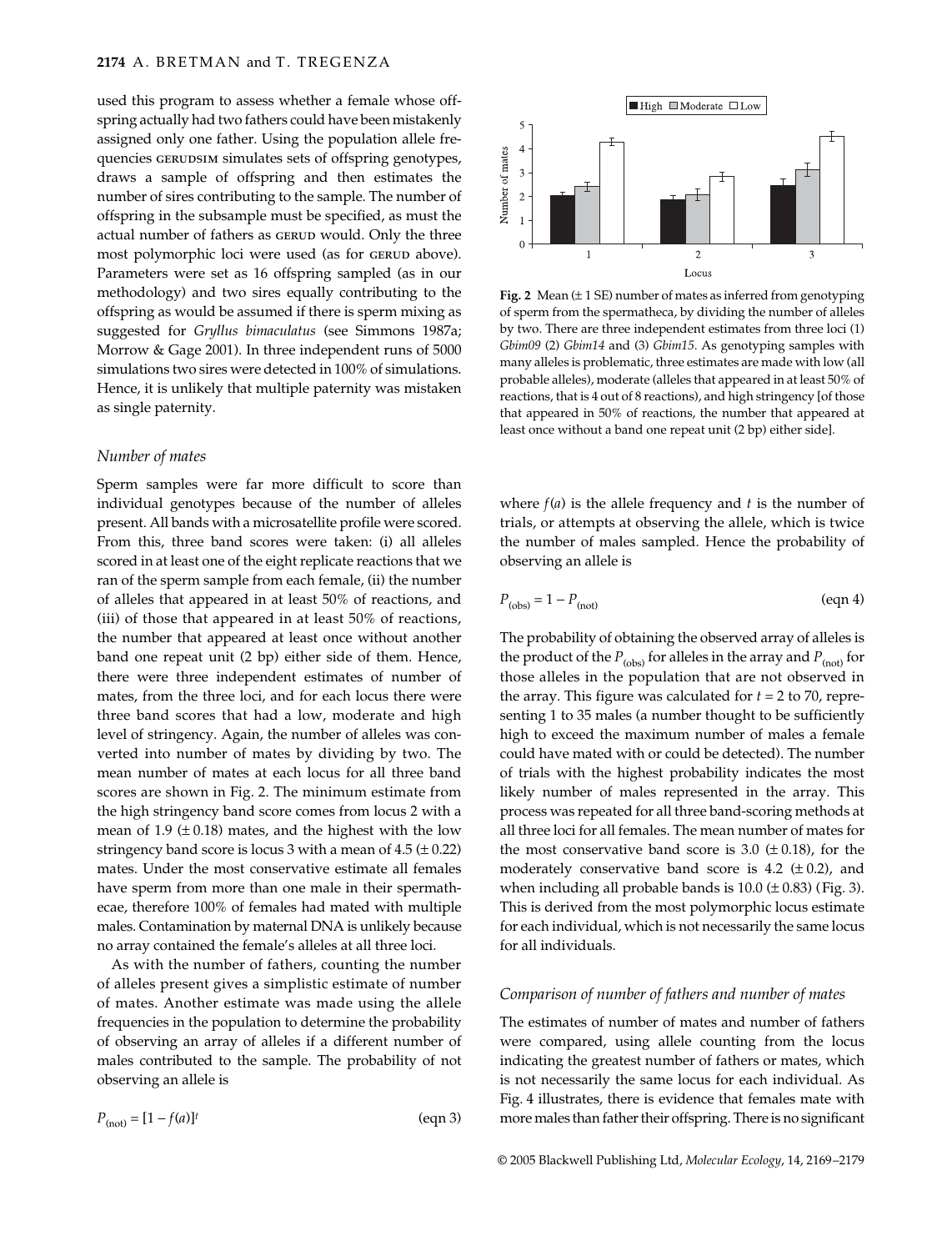

**Fig. 3** Mean  $(\pm 1 \text{ SE})$  number of mates from the allele-counting and probability methods, for the three band scores with high, moderate and low levels of stringency. This was calculated from the locus with the greatest number of alleles, and so the locus may vary between females and between estimates.



**Fig. 4** Number of mates inferred by the two methods, genotyping offspring (fathers) and genotyping sperm (mates with high, moderate and low levels of stringency) (mean  $\pm$  1 SE). Both estimates are from the locus giving the highest number of mates, which is not necessarily the same locus for each female. There is no significant difference between the number of fathers and the most conservative estimate of number of mates. However, there is a significant difference between number of fathers and number of mates using the moderately conservative band scores and all probable bands.

difference between the number of fathers and the most conservative estimate of number of mates (Mann–Whitney  $U = 57.5$ ,  $N = 31$ ,  $P = 0.165$ ). However, there is a significant difference between number of fathers and number of mates using the moderately conservative band scores (Mann– Whitney  $U = 34.5$ ,  $N = 31$ ,  $P = 0.014$ ) and all probable bands (Mann–Whitney *U* = 4.0, *N* = 31, *P* < 0.001). After Bonferroni corrections, comparisons with both band scores remain significant.

#### **Discussion**

This study provides the first evidence that *Gryllus bimaculatus* are highly polyandrous in the wild. Females store sperm from different males and have offspring sired by different males. The estimates of the frequency of polyandry, or the proportion of females mating with at least two males, were 71% from the number of fathers method and 100% from the number of mates method. Other studies of insect species using microsatellites have found 100% of females mating to more than one male in leaf-cutting ants *Acromyrmex echinatior*(Sumner *et al*. 2004), army ants *Anomma* sp. (Kronauer *et al*. 2004) and *Eciton burchellii* (Denny *et al*. 2004), harvester ants *Pogonomyrmex badius* (Rheindt *et al*. 2004) and Himalayan giant honeybees *Apis laboriosa* (Paar *et al*. 2004); approximately 60–80% polyandrous females in *Drosophila melanogaster* (Harshman & Clark 1998), *D. buzzatii* (Bundgaard *et al*. 2004), and the harlequin beetle riding pseudoscorpion *Cordylochernes scorpioides* (Zeh *et al*. 1997), and 20–30% for the wood ant *Formica paralugubris* (Chapuisat 1998), *Bombus* sp. bumble bees (Payne *et al*. 2003) and the leaf-cutting ant *Acromyrmex insinuator* (Sumner *et al*. 2004).

# *Genotyping offspring*

Using data from genotyping offspring, we have employed four methods to infer the number of fathers contributing to these broods. The most simplistic method is allele counting, which is conservative both because a homozygote father will only donate one unique allele to the offspring, and because different males may carry the same allele, particularly if they are related. Data from several loci at once can be combined as implemented in the program GERUD. This approach is more powerful than counting alleles, but at present is limited by the computational demands of deriving estimates from large numbers of loci and by GERUD being limited to a maximum of six fathers and not allowing missing data.

Population allele frequencies can be incorporated into our estimates by using the mean relatedness of half-sibs (Ross 1993), and by using the program PARENTAGE (Emery *et al*. 2001). The former method gives the mean effective number of fathers per female across the population, and has been used in a number of studies (Boomsma & Van der Have 1998; Chapuisat 1998; Boomsma *et al*. 1999; Zane *et al*. 1999; Fernandez-Escudero *et al*. 2002). However, it is not suited to comparing differences between females within a population, and assumes zero inbreeding, equal male mating rates and that all males contribute equally to paternity within a brood. It seems likely that all of these assumptions may be violated, given that in our study, this method returns a lower average than the minimum mean number of fathers derived from allele counting. The mean number of fathers per clutch derived from parentage provides the highest estimate of number of fathers. This is the most sophisticated approach, incorporating population allele frequencies and providing confidence limits. It assumes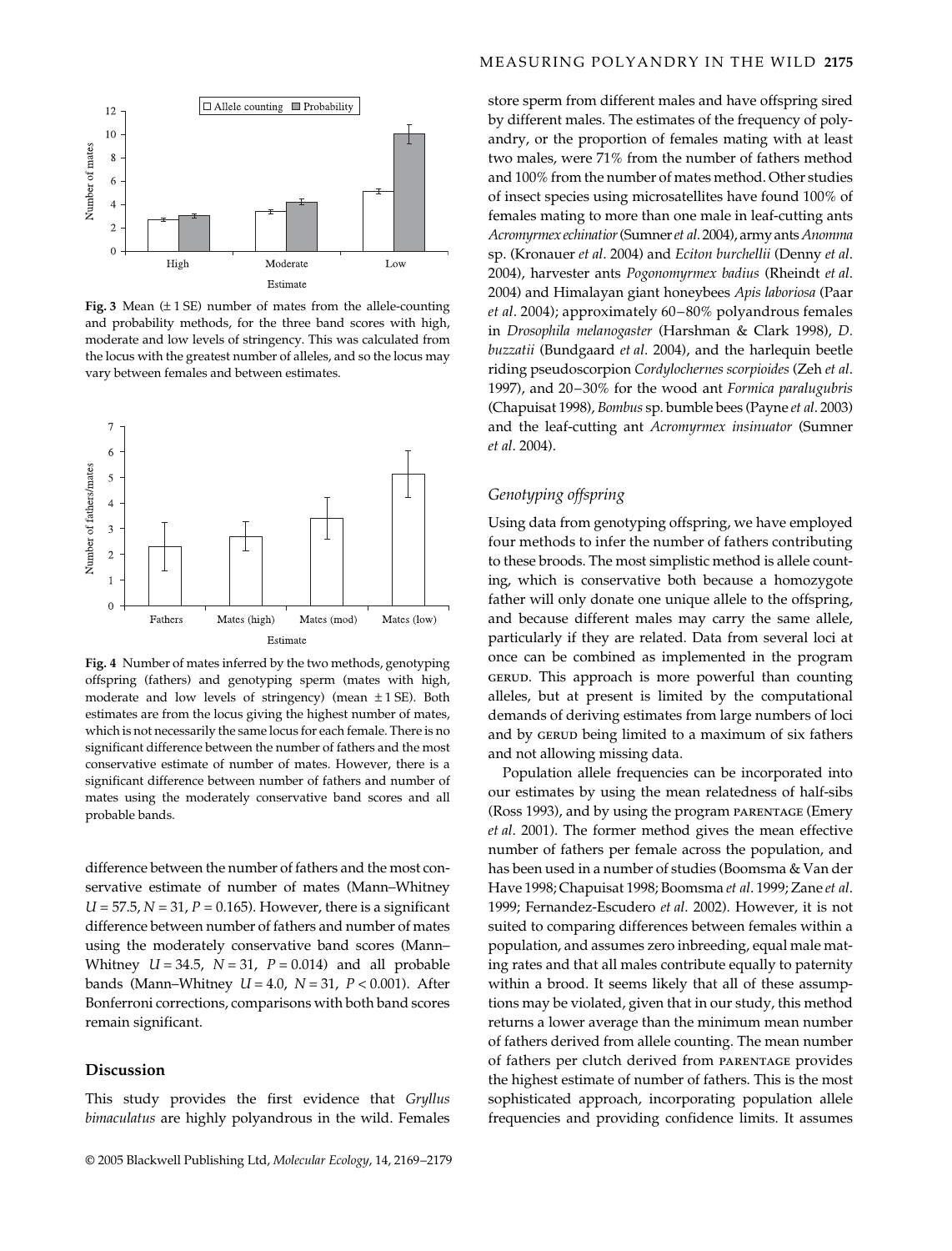## 2176 A. BRETMAN and T. TREGENZA

that all males in the population have an equal probability of fathering a given offspring, and that there is no inbreeding. If inbreeding occurs, the degree of polyandry will be underestimated, as individual genotypes will be more similar than would be expected if investigated by pedigree and hence many males could be providing similar genotypes to the offspring.

Our estimate of the power of the three most polymorphic loci to detect multiple mating calculated using the program GERUDSIM (Jones 2001), indicates that it is highly unlikely that a multiply mated female would have been misclassified as singly mated and errors of nondetection of fathers will be very rare. Nevertheless, it is likely that the percentage of females found to be polyandrous (71%) is an underestimate of wild populations. We only genotyped 16 offspring, a small fraction of the potential fecundity of a female *G. bimaculatus* which can be as high as 4000 eggs (R. Rodríguez-Muñoz, unpublished). Nonsampling error is therefore possible and may cause the number of fathers to be underestimated, although this problem will be slight when the number of offspring sampled is substantially larger than the number of mates. A second issue that could lead to an underestimate of the degree of polyandry is the potential for sperm precedence or sperm clumping (Harvey & Parker 2000). Imhof *et al*. (1998) genotyped the offspring of four female *D. melanogaster*, all of which had offspring sired by 4 to 6 males. In two females, all paternal genotypes were detected within the first 24 h of laying, in the other two, new genotypes were detected over the subsequent oviposition period. We only genotyped nymphs from the first few days of oviposition, and hence if sperm tended to be stratified in the spermatheca or displaced by each subsequent mating, the first eggs to be laid might tend to be fertilized by sperm from the first or last male to mate, reducing the overall estimate for number of sires. However, two independent studies have found approximately equal paternity of first and second males in *G. bimaculatus*, and no evidence for clumping (such as a bimodal P2 distribution) suggesting that sperm mix in the spermatheca (Simmons 1987b; Morrow & Gage 2001).

# *Genotyping mixed samples of sperm*

We obtained a more accurate measure of how many males females mate with by genotyping sperm stored in the spermathecae of females than by genotyping offspring. This method assumes that females store sperm from all the males with which they have mated, which may not be the case and will therefore be a conservative estimate of actual number of copulations. Nevertheless, estimating number of mates by genotyping sperm from the spermatheca is an improvement on the method of inferring number of mates from the number of fathers of a brood of offspring. This method will suffer in the same way as the genotyping of offspring if the population is inbred. Less related males will contribute similar sperm with similar genotypes, and hence the number of mates could be underestimated.

Genotyping mixed samples of sperm is undeniably challenging. There is a small amount of DNA to work with, limiting scope for re-runs and increasing the chance of allelic dropout caused by alleles being present in low copy numbers (Walsh *et al*. 1992). An attempt was made to overcome this problem by amplifying eight subsamples of each DNA extraction to limit PCR sampling artefacts. Nevertheless, the possibility remains that alleles with high copy number in the PCR could have swamped alleles represented by a few copies. The stochasticity of PCR is illustrated by the difference between the estimates scoring all probable alleles and only those alleles that appeared in 50% of reactions. From the most polymorphic locus a mean of 5.13  $(\pm 0.19)$  males is given by counting all bands, but this is reduced to 3.39  $(\pm 0.17)$  males from bands appearing in 50% of reactions.

Another potential source of error comes from stutter bands one or more repeat units shorter (or more rarely longer) than the real band caused by DNA slippage during PCR amplification (Goldstein & Schlotterer 1999). When running DNA from one individual this is not usually a problem, as the stutter bands are fainter than the real band. However, when samples from different individuals are run together, stutter from one band can disguise another or combine to appear to be a real band. We reduced errors of this type by only scoring bands that had already been scored in the 66 adults run singly and by making a more conservative estimate by only counting bands that appeared at least once without a band 2 bp either side. Using microsatellite loci of tri- or tetranucleotide repeats would cut down this error, as longer repeats are less prone to stutter. Alternatively, information of which of our estimates is the most accurate could be provided by genotyping sperm from females mated to known numbers of males, and manipulating sperm contributions through varying spermatophore attachment time.

Previous studies that have genotyped sperm from spermathecae either simply state that alleles from at least two males are observed (Tripet *et al*. 2003), or are often from species in which females typically mate with either one or two males (Peters *et al*. 1995; Chapuisat 1998; Krieger & Keller 2000; Hammond *et al*. 2001; Tay & Crozier 2001; Fernandez-Escudero *et al*. 2002) Indeed, in the opinion of Chapuisat (1998), this method is only useful for distinguishing between singly and doubly mated females. We have shown that although this method is not without its difficulties, it can provide an estimate of number of mates, even when there are a large number of alleles in the array. Also, rather than simply counting the number of alleles present, we suggest a technique for inferring the probable number of mates from population allele frequencies. Haberl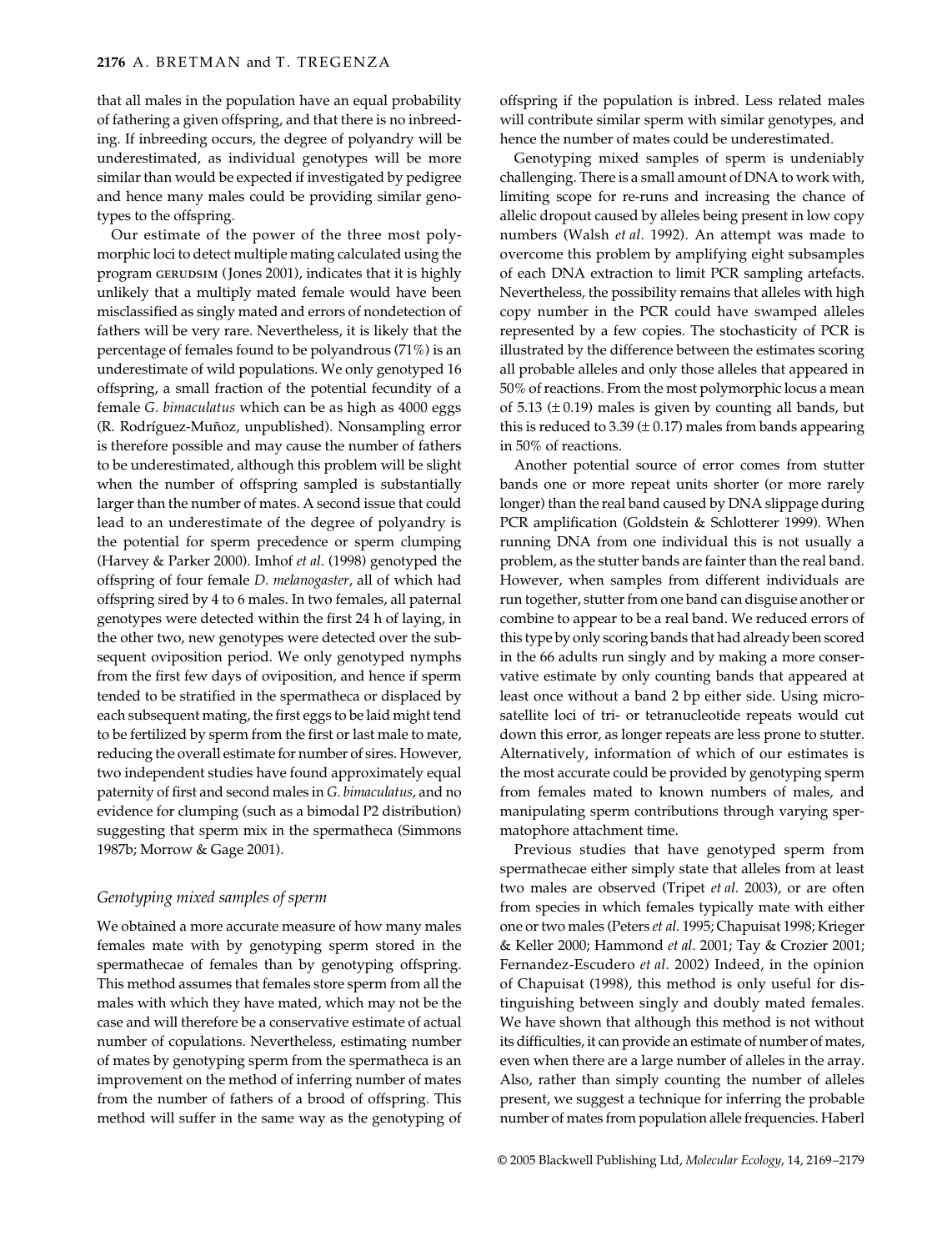& Tautz (1998) found evidence for seven mates in the honeybee *Apis mellifera*, although they only use this data to ask whether additional alleles are present in the sperm that are not present in the offspring. It is more straightforward to genotype the sperm of haplo-diploid species such as honey bees as each male typically only contributes one allele to the array. Using this method for diploid species is more complicated but can be informative.

#### *Comparison of number of fathers and number of mates*

The distinction between number of mates and number of fathers is sometimes not made in the literature (e.g. Allen *et al*. 1994; Lopez-Leon *et al*. 1995; Gregory & Howard 1996; Harshman & Clark 1998; Bonizzoni *et al*. 2002), yet is an important issue. If females can bias paternity between males from whom they have already received sperm, or if sperm competition results in a similar bias, we expect the number of mates to exceed the number of fathers.

We found that all females had sperm from more than one male, but only 71% of females had more than one father siring their offspring. When comparing the number of fathers and number of mates statistically, there is some evidence that females may mate with more males than are used to father their offspring, which is necessary if there is to be postcopulatory female choice. However, there is also the possibility that offspring of genetically less compatible or lower quality males do not hatch and so were not genotyped. Genotyping eggs rather than hatchlings may distinguish between these hypotheses. As the females that were allowed to lay eggs were different to those used to genotype sperm, our evidence that females mate with more males than are represented in their offspring is indirect, though it is difficult to envisage how the observed pattern could otherwise be achieved.

Polyandry creates the opportunity for differences in male fertilization success to occur postmating (Parker 1970; Eberhard 1996). Females may choose to preferentially store or dump sperm from particular males, or alternatively they could store sperm from all their mates but preferentially use sperm from particular males to fertilize their eggs. There may also be sperm–egg interactions such that certain sperm phenotypes are more likely to fertilize eggs. Our findings suggest that sperm is stored from more males than sire a female's offspring, a necessary condition for females to exercise choice amongst stored sperm, and for paternity biases due to sperm–egg interactions. Our method of assessing the number of alleles present in the sperm in the spermatheca does not allow us to estimate copy number, and hence how much of each males' sperm is stored. If females can vary the amount of sperm stored, then sperm from undesirable males may be present in the spermatheca but in low numbers, making them unlikely to be used in fertilization. It may be that by imposing criteria

on the scoring of bands from the sperm, those present in low numbers are removed from the analysis, making the estimate of number of mates much more similar to the number of fathers. Additionally, males may differentially allocate sperm to different females (Parker 1998), and so be represented by fewer sperm in the spermatheca and be less likely to sire offspring. Quantitative PCR could be employed to assess the relative amounts of sperm of different genotypes present. Evidence that females may exert some postcopulatory choice was found in a previous study (Bretman *et al*. 2004), where previously mated females appeared to discriminate against sperm from their brothers. This study is consistent with the hypothesis that females can employ postcopulatory choice to use sperm from particular males, but further work is needed to test this rigorously.

## **Acknowledgements**

We thank L. Pope for assistance in the use of the analytical programs, R. Rodríguez-Muñoz and R. Ashford for assistance with fieldwork, and R. K. Butlin for discussions on the methodology and analysis. N. Wedell gave very useful comments on the manuscript. The molecular work was carried out at the NERC Sheffield Molecular Genetics Facility, grant SMGF/059. A.B. was funded by a NERC studentship (reference NER/S/A/2000/03403). T.T. is funded by a Royal Society Fellowship.

#### **References**

- Allen GR, Kazmer DJ, Luck RF (1994) Postcopulatory male behaviour, sperm precedence and multiple mating in a solitary parasitoid wasp. *Animal Behaviour*, **48**, 635–644.
- Arak A (1984) Sneaky breeders. In: *Producers and Scroungers* (ed. Barnard CJ), pp. 154–194. Croom-Helm, London.
- Birkhead TR (1987) Sperm competition in birds. *Trends in Ecology & Evolution*, **2**, 268–272.
- Blouin MS (2003) DNA-based methods for pedigree reconstruction and kinship analysis in natural populations. *Trends in Ecology & Evolution*, **18**, 503–511.
- Bonizzoni M, Katsoyannos BI, Marguerie R *et al.* (2002) Microsatellite analysis reveals remating by wild Mediterranean fruit fly females, *Ceratitis capitata*. *Molecular Ecology*, **11**, 1915–1921.
- Boomsma JJ, Fjerdingstad EJ, Frydenberg J (1999) Multiple paternity, relatedness and genetic diversity in *Acromyrmex* leaf-cutter ants. *Proceedings of the Royal Society of London*. *Series B, Biological Sciences*, **266**, 249–254.
- Boomsma JJ, Van der Have TM (1998) Queen mating and paternity variation in the ant *Lasius niger*. *Molecular Ecology*, **7**, 1709–1718.
- Bretman A, Wedell N, Tregenza T (2004) Molecular evidence of post-copulatory inbreeding avoidance in the field cricket *Gryllus bimaculatus*. *Proceedings of the Royal Society of London*. *Series B, Biological Sciences*, **271**, 159–164.
- Bundgaard J, Barker JSF, Frydenberg J, Clark AG (2004) Remating and sperm displacement in a natural population of *Drosophila buzzatii* inferred from mother–offspring analysis of microsatellite loci. *Journal of Evolutionary Biology*, **17**, 376–381.
- Chapuisat M (1998) Mating frequency of ant queens with alternative dispersal strategies, as revealed by microsatellite analysis of sperm. *Molecular Ecology*, **7**, 1097–1105.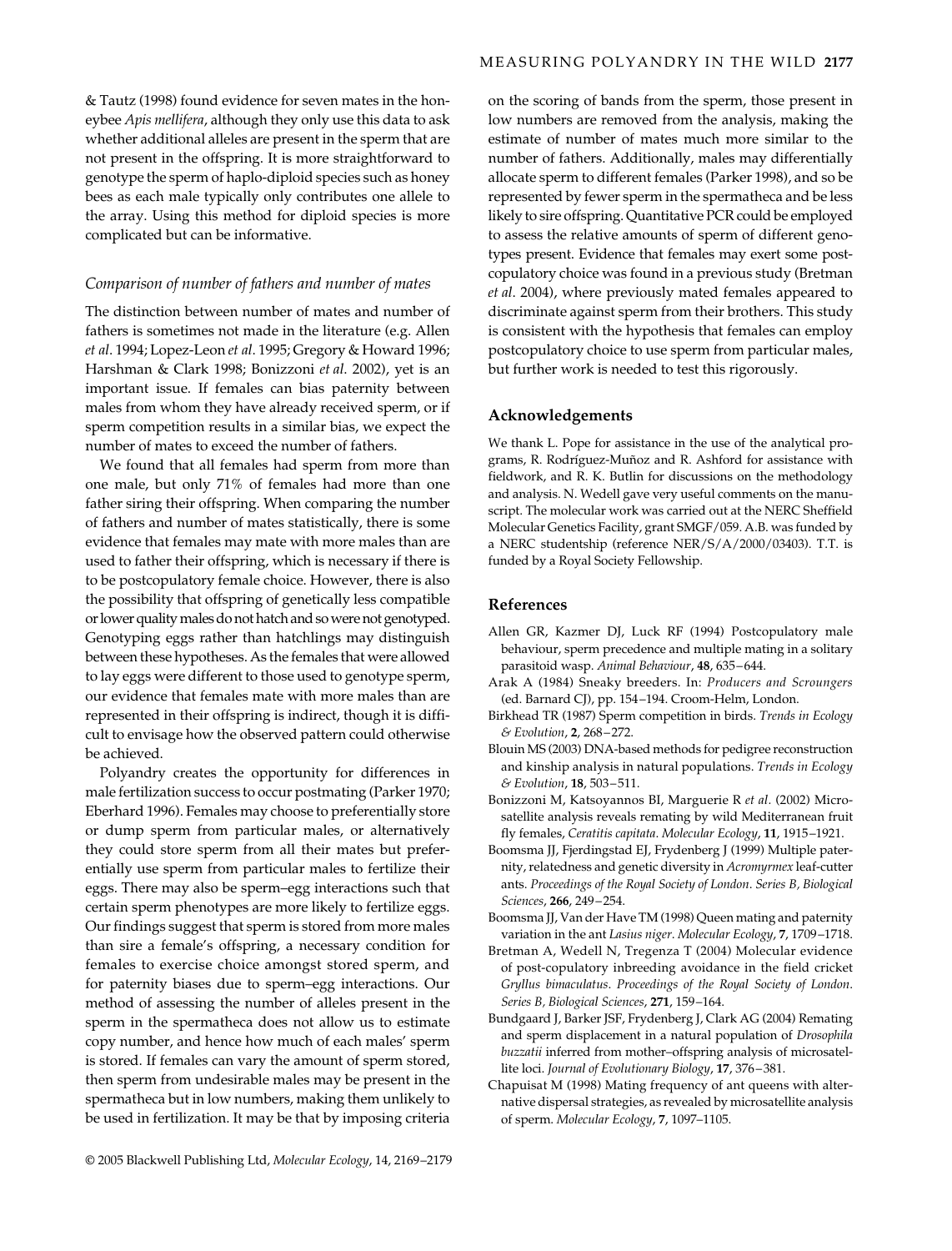## 2178 A. BRETMAN and T. TREGENZA

- Chesser RK, Baker RJ (1996) Effective sizes and dynamics of uniparentally and diparentally inherited genes. *Genetics*, **144**, 1225–1235.
- Dawson DA, Bretman AJ, Tregenza T (2003) Microsatellite loci for the field cricket *Gryllus bimaculatus* and their cross-utility in other species of Orthoptera. *Molecular Ecology Notes*, **3**, 191–195.
- Denny AJ, Franks NR, Powell S, Edwards KJ (2004) Exceptionally high levels of multiple mating in an army ant. *Naturwissenschaften*, **91**, 396–399.
- Drummond BB (1984) Multiple mating and sperm competition in the Lepidoptera. In: *Sperm Competition and the Evolution of Animal Mating Systems* (ed. Smith RL), pp. 547–572. Academic Press, London.
- Eberhard WG (1996) *Female Control: Sexual Selection by Cryptic Female Choice*. Princeton University Press, Princeton, New Jersey.
- Emery AM, Wilson IJ, Craig S, Boyle PR, Noble LR (2001) Assignment of paternity groups without access to parental genotypes: multiple mating and developmental plasticity in squid. *Molecular Ecology*, **10**, 1265–1278.
- Fernandez-Escudero I, Pamilo P, Seppa P (2002) Biased sperm use by polyandrous queens of the ant *Proformica longiseta*. *Behavioral Ecology and Sociobiology*, **51**, 207–213.
- Gage MJG (1994) Associations between body size, mating patterns, testis size and sperm length across butterflies. *Proceedings of the Royal Society of London*. *Series B, Biological Sciences*, **258**, 247– 254.
- Gavrilets S (2000) Rapid evolution of reproductive barriers driven by sexual conflict. *Nature*, **403**, 886–889.
- Gertsch PJ, Fjerdingstad EJ (1997) Biased amplification and the utility of spermatheca-PCR for mating frequency studies in Hymenoptera. *Hereditas*, **126**, 183–186.
- Goldstein DB, Schlotterer C (1999) *Microsatellites Evolution and Applications*. Oxford University Press, Oxford, UK.
- Goodnight KF, Strassmann JE, Klingler CJ, Queller DC (1996) Single mating and its implications for kinship structure in a multiple-queen wasp, *Parachartergus colobopterus*. *Ethology Ecology & Evolution*, **8**, 191–198.
- Gregory PG, Howard DJ (1996) Multiple mating in natural populations of ground crickets. *Entomologia Experimentalis et Applicata*, **78**, 353–356.
- Griffith SC, Owens IPF, Thuman KA (2002) Extra pair paternity in birds: a review of interspecific variation and adaptive function. *Molecular Ecology*, **11**, 2195–2212.
- Haberl M, Tautz D (1998) Sperm usage in honey bees. *Behavioral Ecology and Sociobiology*, **42**, 247–255.
- Halliday TR (1983) The study of mate choice. In: *Mate Choice* (ed. Bateson P). Cambridge University Press, Cambridge.
- Hammond RL, Bourke AFG, Bruford MW (2001) Mating frequency and mating system of the polygynous ant, *Leptothorax acervorum*. *Molecular Ecology*, **10**, 2719–2728.
- Harshman LG, Clark AG (1998) Inference of sperm competition from broods of field-caught *Drosophila*. *Evolution*, **52**, 1334–1341.
- Harvey IF, Parker GA (2000) 'Sloppy' sperm mixing and intraspecific variation in sperm precedence (P-2) patterns. *Proceedings of the Royal Society of London*. *Series B, Biological Sciences*, **267**, 2537– 2542.
- Imhof M, Harr B, Brem G, Schlotterer C (1998) Multiple mating in wild *Drosophila melanogaster* revisited by microsatellite analysis. *Molecular Ecology*, **7**, 915–917.
- Jones AG (2001) GERUD 1.0: a computer program for the reconstruction of parental genotypes from progeny arrays using multilocus DNA data. *Molecular Ecology Notes*, **1**, 215–218.
- Krieger MJB, Keller L (2000) Mating frequency and genetic structure of the Argentine ant *Linepithema humile*. *Molecular Ecology*, **9**, 119–126.
- Kronauer DJC, Schoning C, Pedersen JS, Boomsma JJ, Gadau J (2004) Extreme queen-mating frequency and colony fission in African army ants. *Molecular Ecology*, **13**, 2381–2388.
- Lopez-Leon MD, Pardo MC, Cabrero J, Camancho JPM (1995) Evidence for multiple paternity in two natural populations of the grasshopper *Eyprepocnemis plorans*. *Hereditas*, **123**, 89–90.
- Morrow EH, Gage MJG (2001) Sperm competition experiments between lines of crickets producing different sperm lengths. *Proceedings of the Royal Society of London*. *Series B,Biological Sciences*, **268**, 2281–2286.
- Ochando MD, Reyes A, Ayala FJ (1996) Multiple paternity in two natural populations (orchard and vineyard) of *Drosophila*. *Proceedings of the National Academy of Sciences of the United States of America*, **93**, 11769–11773.
- Paar J, Oldroyd BP, Huettinger E, Kastberger G (2004) Levels of polyandry in *Apis laboriosa* Smith from Nepal. *Insectes Sociaux*, **51**, 212–214.
- Parker GA (1970) Sperm competition and its evolutionary consequences in the insects. *Biological Reviews*, **45**, 525–567.
- Parker GA (1998) Sperm competition and the evolution of ejaculates: towards a theory base. In: *Sperm Competition and Sexual Selection* (ed. Møller AP), pp. 3–54. Academic Press, London.
- Parker GA, Partridge L (1998) Sexual conflict and speciation. *Philosophical Transactions of the Royal Society of London*. *Series B, Biological Sciences*, **353**, 261–274.
- Payne CM, Laverty TM, Lachance MA (2003) The frequency of multiple paternity in bumble bee (*Bombus*) colonies based on microsatellite DNA at the *B10* locus. *Insectes Sociaux*, **50**, 375– 378.
- Peters JM, Queller DC, Strassmann JE, Solis CR (1995) Maternity assignment and queen replacement in a social wasp. *Proceedings of the Royal Society of London*. *Series B, Biological Sciences*, **260**, 7– 12.
- Petrie M, Doums C, Møller AP (1998) The degree of extra-pair paternity increases with genetic variability. *Proceedings of the National Academy of Sciences of the United States of America*, **95**, 9390–9395.
- Pizzari T, Cornwallis CK, Løvlie H, Jakobsson S, Birkhead TR (2003) Sophisticated sperm allocation in male fowl. *Nature*, **426**, 70–74.
- Queller DC, Goodnight KF (1989) Estimating relatedness using genetic markers. *Evolution*, **43**, 258–275.
- Rheindt FE, Gadau J, Strehl CP, Holldobler B (2004) Extremely high mating frequency in the Florida harvester ant (*Pogonomyrmex badius*). *Behavioral Ecology and Sociobiology*, **56**, 472–481.
- Ross KG (1993) The breeding system of the fire ant *Solenopsis invicta*: effects on colony genetic structure. *American Naturalist*, **141**, 554–576.
- Simmons LW (1987a) Female choice contributes to offspring fitness in the field cricket, *Gryllus bimaculatus* (De Geer). *Behavioral Ecology and Sociobiology*, **21**, 313–321.
- Simmons LW (1987b) Sperm competition as a mechanism of female choice in the field cricket, *Gryllus bimaculatus*. *Behavioral Ecology and Sociobiology*, **21**, 197–202.
- Strassmann JE, Solis CR, Peters JM, Queller DC (1999) Strategies for finding and using highly polymorphic DNA microsatellite loci for studies of genetic relatedness and pedigrees. In: *Molecular Zoology, Advances, Strategies and Protocols* (eds Ferraris JD, Palumbi SR), pp. 163–180. Wiley-Liss, New York.

© 2005 Blackwell Publishing Ltd, *Molecular Ecology*, 14, 2169–2179